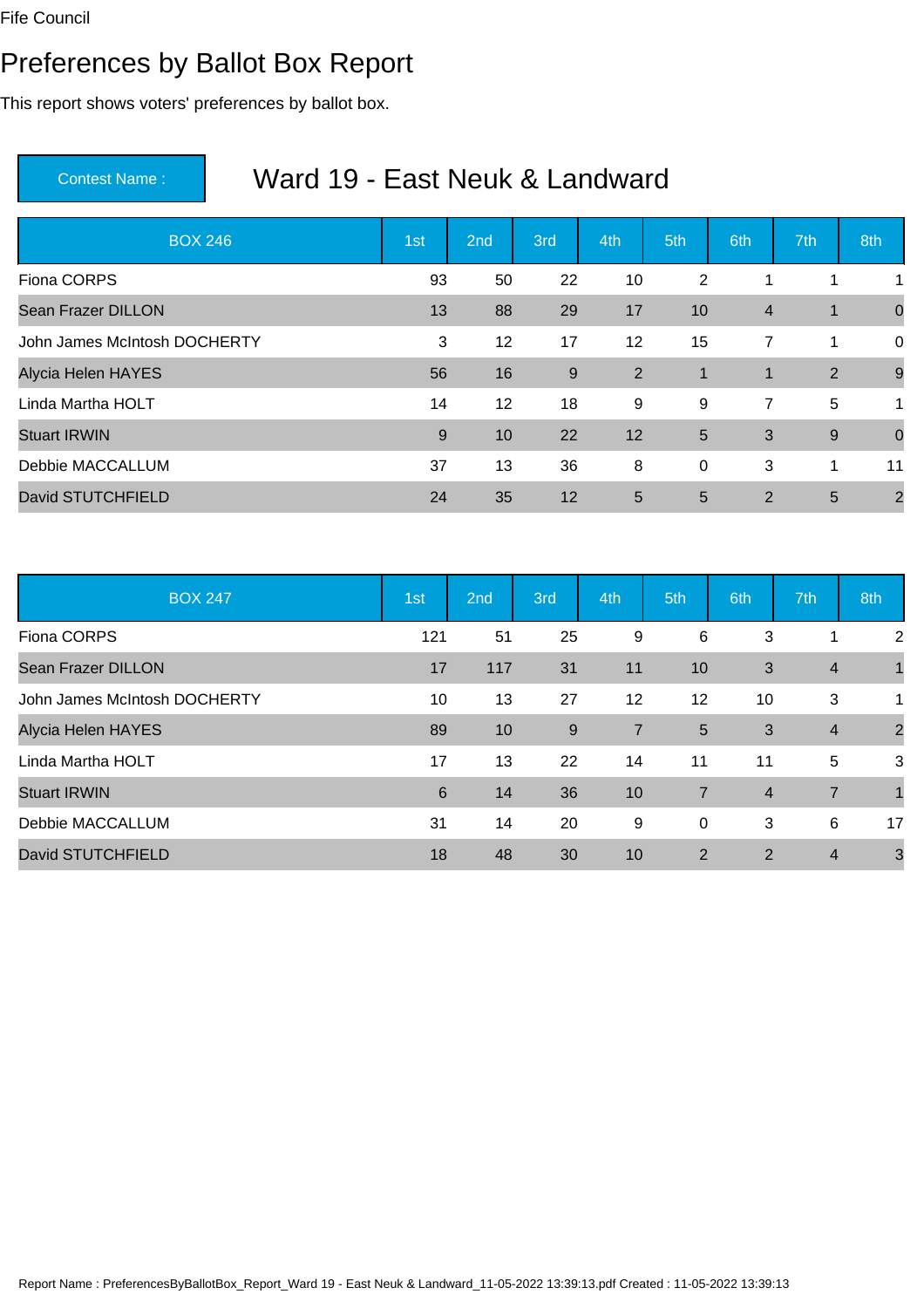### Preferences by Ballot Box Report

This report shows voters' preferences by ballot box.

| BOX 248, 250                 | 1st | 2nd | 3rd | 4th | 5th            | 6th            | 7th | 8th            |
|------------------------------|-----|-----|-----|-----|----------------|----------------|-----|----------------|
| Fiona CORPS                  | 41  | 62  | 17  | 11  | 5              | 2              | 1   | 2              |
| Sean Frazer DILLON           | 42  | 41  | 21  | 12  | 9              | 2              | 3   | $\Omega$       |
| John James McIntosh DOCHERTY | 2   | 13  | 19  | 6   | $\overline{7}$ | 6              | 4   | 0              |
| Alycia Helen HAYES           | 63  | 10  | 9   | 4   | $\theta$       | $\overline{4}$ | 3   | $\overline{7}$ |
| Linda Martha HOLT            | 15  | 6   | 9   | 11  | 9              | 5              | 4   | $\mathbf 0$    |
| <b>Stuart IRWIN</b>          | 5   | 9   | 24  | 12  | 9              | 6              | 3   | $\overline{2}$ |
| Debbie MACCALLUM             | 23  | 8   | 24  | 1   | 4              | $\overline{2}$ | 2   | 12             |
| <b>David STUTCHFIELD</b>     | 10  | 35  | 26  | 10  | $\overline{4}$ | $\overline{2}$ | 6   |                |

| <b>BOX 251</b>               | 1st            | 2nd | 3rd | 4th            | 5th             | 6th            | 7th            | 8th            |
|------------------------------|----------------|-----|-----|----------------|-----------------|----------------|----------------|----------------|
| Fiona CORPS                  | 129            | 29  | 16  | 4              | $\overline{2}$  |                | 0              | 0              |
| Sean Frazer DILLON           | $\overline{7}$ | 107 | 27  | 16             | $\overline{4}$  | 3              | $\mathbf 0$    | $\mathbf 0$    |
| John James McIntosh DOCHERTY | 5              | 9   | 16  | $\overline{7}$ | 12 <sup>°</sup> | 3              | 3              | 0              |
| Alycia Helen HAYES           | 69             | 14  | 9   | $\overline{4}$ | 2               | $\mathbf 0$    | $\overline{1}$ | 5              |
| Linda Martha HOLT            | 7              | 21  | 23  | 6              | 1               | 4              | 2              | 3              |
| <b>Stuart IRWIN</b>          | 6              | 6   | 11  | 13             | $\overline{4}$  | 6              | 6              | $\overline{0}$ |
| Debbie MACCALLUM             | 8              | 6   | 21  | 8              | 2               | 1              | 3              | 3              |
| <b>David STUTCHFIELD</b>     | 18             | 28  | 16  | 2              | $\overline{4}$  | $\overline{2}$ |                | $\overline{2}$ |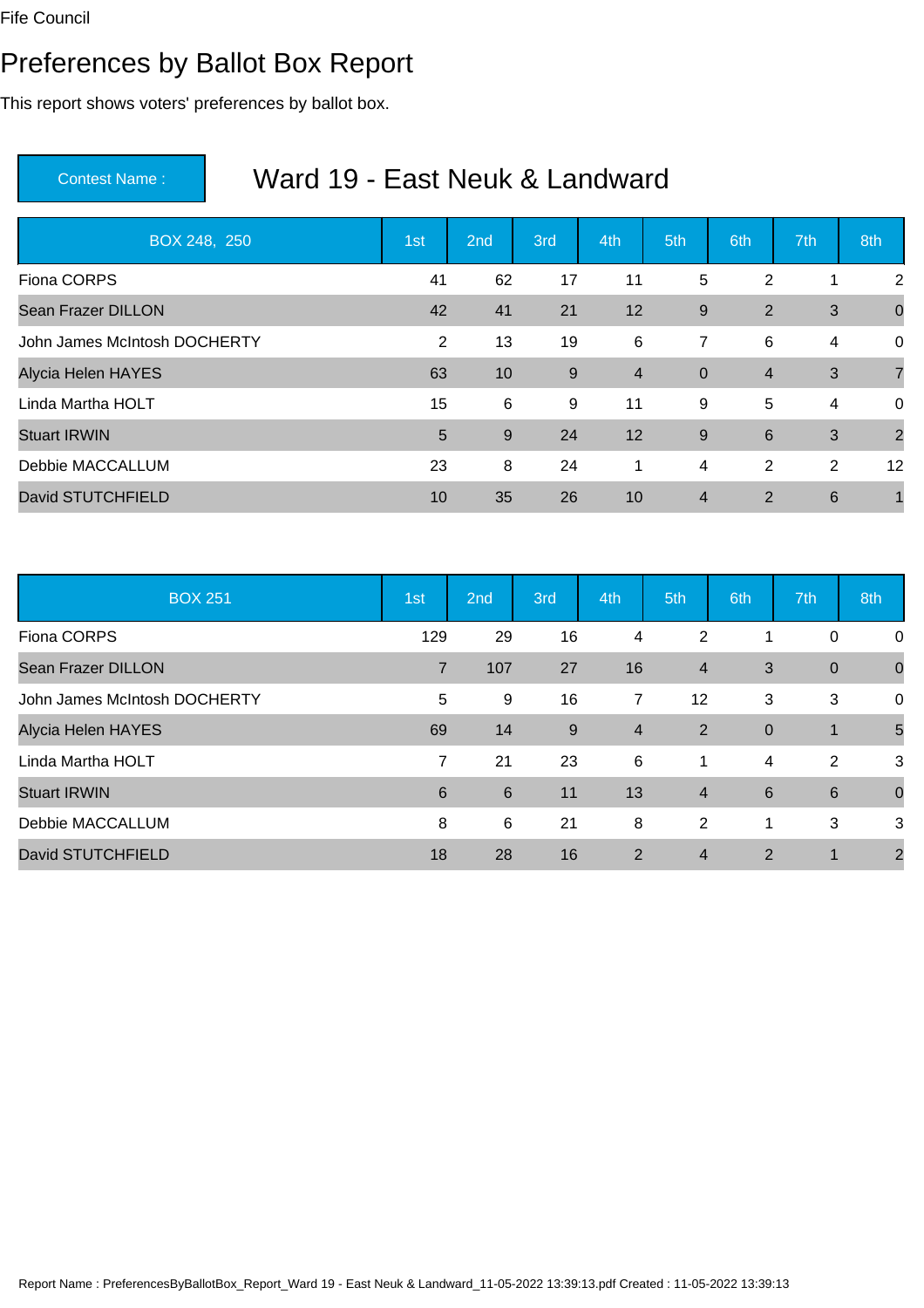### Preferences by Ballot Box Report

This report shows voters' preferences by ballot box.

| <b>BOX 252</b>               | 1st             | 2nd   | 3rd | 4th   | 5th            | 6th            | 7th             | 8th            |
|------------------------------|-----------------|-------|-----|-------|----------------|----------------|-----------------|----------------|
| Fiona CORPS                  | 99              | 38    | 22  | $\,6$ | $\overline{4}$ | 3              | 0               | 2              |
| <b>Sean Frazer DILLON</b>    | 18              | 89    | 29  | 14    | $5\phantom{1}$ | $\blacksquare$ | 2               | $\overline{0}$ |
| John James McIntosh DOCHERTY | 4               | 13    | 12  | 15    | 9              | 6              | 6               | 1              |
| Alycia Helen HAYES           | 63              | 10    | 13  | 5     | $\overline{4}$ | 2              | 3               | $\overline{9}$ |
| Linda Martha HOLT            | 20              | 15    | 30  | 10    | $\overline{7}$ | 4              | 3               | 0              |
| <b>Stuart IRWIN</b>          | $5\overline{5}$ | $9\,$ | 20  | 12    | 12             | 10             | $6\phantom{1}6$ |                |
| Debbie MACCALLUM             | 19              | 9     | 18  | 5     | 1              | 3              | 5               | 12             |
| David STUTCHFIELD            | 8               | 33    | 21  | 10    | 6              | 6              | 5               | $\overline{2}$ |

| <b>BOX 253</b>               | 1st | 2nd            | 3rd | 4th | 5th | 6th            | 7th            | 8th            |
|------------------------------|-----|----------------|-----|-----|-----|----------------|----------------|----------------|
| Fiona CORPS                  | 118 | 56             | 30  | 11  | 7   | 2              | 1              | 0              |
| Sean Frazer DILLON           | 22  | 108            | 40  | 14  | 12  | $\overline{4}$ | $\overline{5}$ | $\overline{0}$ |
| John James McIntosh DOCHERTY | 0   | 13             | 22  | 17  | 12  | 13             | 5              | 1              |
| Alycia Helen HAYES           | 81  | 15             | 14  | 8   | 3   | 3              | $\overline{4}$ | 13             |
| Linda Martha HOLT            | 28  | 10             | 33  | 21  | 11  | 4              | 10             | 2              |
| <b>Stuart IRWIN</b>          | 10  | $\overline{2}$ | 32  | 15  | 19  | 13             | $\overline{4}$ |                |
| Debbie MACCALLUM             | 18  | 11             | 25  | 11  | 3   | 4              | 2              | 20             |
| David STUTCHFIELD            | 16  | 63             | 26  | 12  | 5   | 3              | 10             | $\overline{4}$ |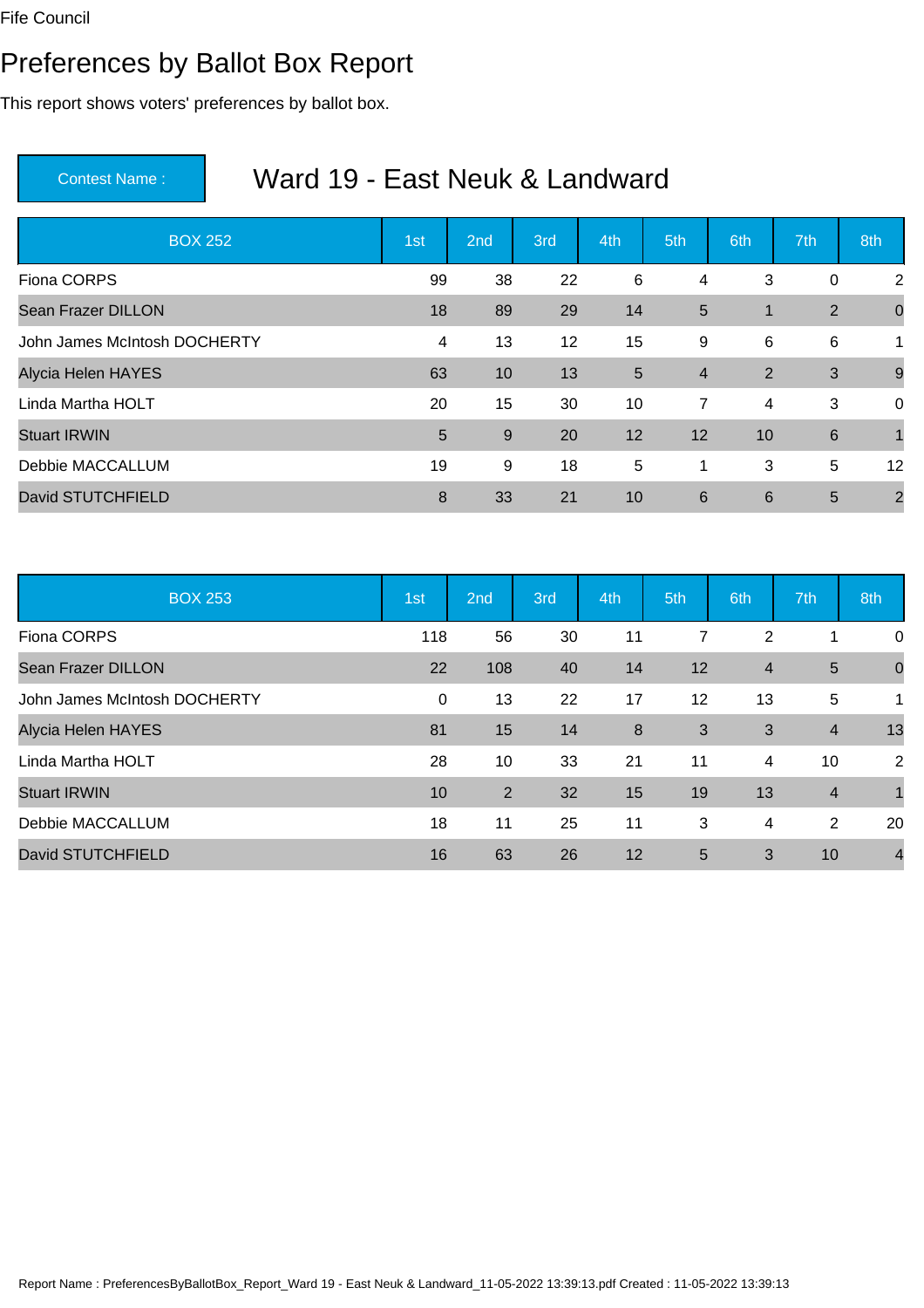### Preferences by Ballot Box Report

This report shows voters' preferences by ballot box.

| <b>BOX 254</b>               | 1st            | 2 <sub>nd</sub> | 3rd | 4th | 5th            | 6th | 7th            | 8th            |
|------------------------------|----------------|-----------------|-----|-----|----------------|-----|----------------|----------------|
| Fiona CORPS                  | 103            | 36              | 21  | 11  | 5              | 3   | 2              | $\mathbf 0$    |
| Sean Frazer DILLON           | 16             | 98              | 25  | 16  | 13             | 5   | $\mathbf 1$    | $\overline{0}$ |
| John James McIntosh DOCHERTY | 2              | 4               | 17  | 8   | 9              | 9   | $\overline{2}$ | $\overline{0}$ |
| Alycia Helen HAYES           | 80             | 16              | 8   | 5   | 2              | 2   | 1              | 5              |
| Linda Martha HOLT            | 20             | 11              | 27  | 17  | $\overline{7}$ | 4   | 6              | $\overline{4}$ |
| <b>Stuart IRWIN</b>          | $5\phantom{1}$ | 17              | 31  | 18  | 10             | 3   | 6              |                |
| Debbie MACCALLUM             | 9              | 7               | 11  | 6   | $\overline{4}$ | 2   | 4              | 16             |
| David STUTCHFIELD            | 20             | 49              | 27  | 9   | $\overline{7}$ | 3   | 5              | $\overline{0}$ |

| BOX 255, 249                 | 1st | 2nd            | 3rd | 4th | 5th            | 6th            | 7th            | 8th            |
|------------------------------|-----|----------------|-----|-----|----------------|----------------|----------------|----------------|
| Fiona CORPS                  | 82  | 54             | 33  | 17  | 4              | 2              | 0              | 1              |
| <b>Sean Frazer DILLON</b>    | 21  | 81             | 42  | 18  | 8              | $\overline{2}$ | 5              |                |
| John James McIntosh DOCHERTY | 11  | 18             | 20  | 16  | 13             | 6              | 2              | 0              |
| Alycia Helen HAYES           | 60  | 8              | 10  | 4   | $\overline{4}$ | $\mathbf 1$    | 3              | 12             |
| Linda Martha HOLT            | 28  | 31             | 24  | 12  | 13             | 9              | 2              | 0              |
| <b>Stuart IRWIN</b>          | 10  | $\overline{7}$ | 31  | 18  | 10             | 9              | 9              | $\overline{1}$ |
| Debbie MACCALLUM             | 60  | 12             | 27  | 4   | $\overline{2}$ | 2              | 4              | 11             |
| <b>David STUTCHFIELD</b>     | 12  | 46             | 16  | 8   | 3              | 10             | $\overline{7}$ |                |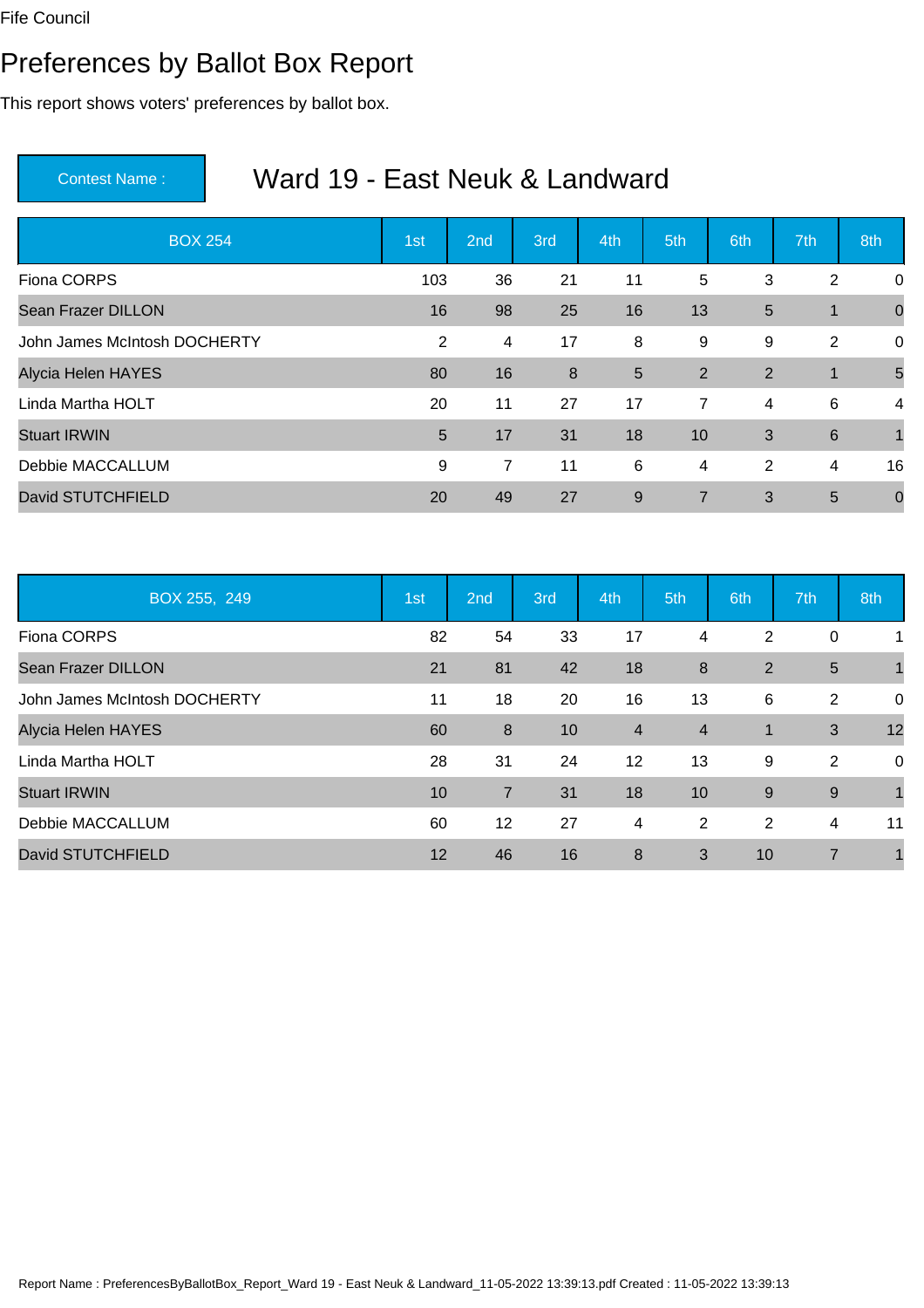### Preferences by Ballot Box Report

This report shows voters' preferences by ballot box.

| <b>BOX 257</b>               | 1st | 2 <sub>nd</sub> | 3rd | 4th            | 5th            | 6th                  | 7th            | 8th            |
|------------------------------|-----|-----------------|-----|----------------|----------------|----------------------|----------------|----------------|
| Fiona CORPS                  | 49  | 62              | 38  | 10             | 6              | 3                    | 1              | $\mathbf 0$    |
| <b>Sean Frazer DILLON</b>    | 51  | 54              | 33  | 14             | 6              | $\overline{4}$       | $\mathbf 1$    | $\overline{0}$ |
| John James McIntosh DOCHERTY | 5   | 18              | 22  | 8              | 10             | 4                    | 1              | $\overline{0}$ |
| Alycia Helen HAYES           | 75  | 21              | 12  | $\overline{7}$ | 2              | 2                    | $\overline{0}$ | $\overline{4}$ |
| Linda Martha HOLT            | 21  | 14              | 36  | 10             | $\overline{4}$ | 5                    | 5              | 1              |
| <b>Stuart IRWIN</b>          | 8   | 10              | 22  | 10             | 5              | $\blacktriangleleft$ | 6              | $\overline{0}$ |
| Debbie MACCALLUM             | 15  | 9               | 14  | 2              | 3              | 2                    | 3              | 11             |
| <b>David STUTCHFIELD</b>     | 21  | 44              | 24  | $\overline{4}$ | 2              | 3                    | 2              |                |

| <b>BOX 258</b>               | 1st | 2nd | 3rd | 4th            | 5th             | 6th            | 7th          | 8th            |
|------------------------------|-----|-----|-----|----------------|-----------------|----------------|--------------|----------------|
| Fiona CORPS                  | 44  | 71  | 24  | 12             | 4               | $\overline{2}$ | 0            |                |
| Sean Frazer DILLON           | 62  | 49  | 22  | 5              | $6\phantom{1}6$ | $\overline{2}$ | $\mathbf{3}$ | $\overline{0}$ |
| John James McIntosh DOCHERTY | 7   | 11  | 28  | 14             | 4               | 5              | 1            | $\mathbf 0$    |
| Alycia Helen HAYES           | 50  | 24  | 14  | $\mathbf{1}$   | $\mathbf 1$     | $\overline{0}$ | 2            | $\mathbf{3}$   |
| Linda Martha HOLT            | 25  | 11  | 31  | 11             | 3               | 2              | 5            | 2              |
| <b>Stuart IRWIN</b>          | 3   | 8   | 19  | 9              | $\overline{4}$  | 6              | 3            |                |
| Debbie MACCALLUM             | 17  | 10  | 16  | 5              | 4               | 3              | 2            | 8              |
| David STUTCHFIELD            | 17  | 33  | 18  | $\overline{4}$ | 3               | 1              | 3            | $\overline{2}$ |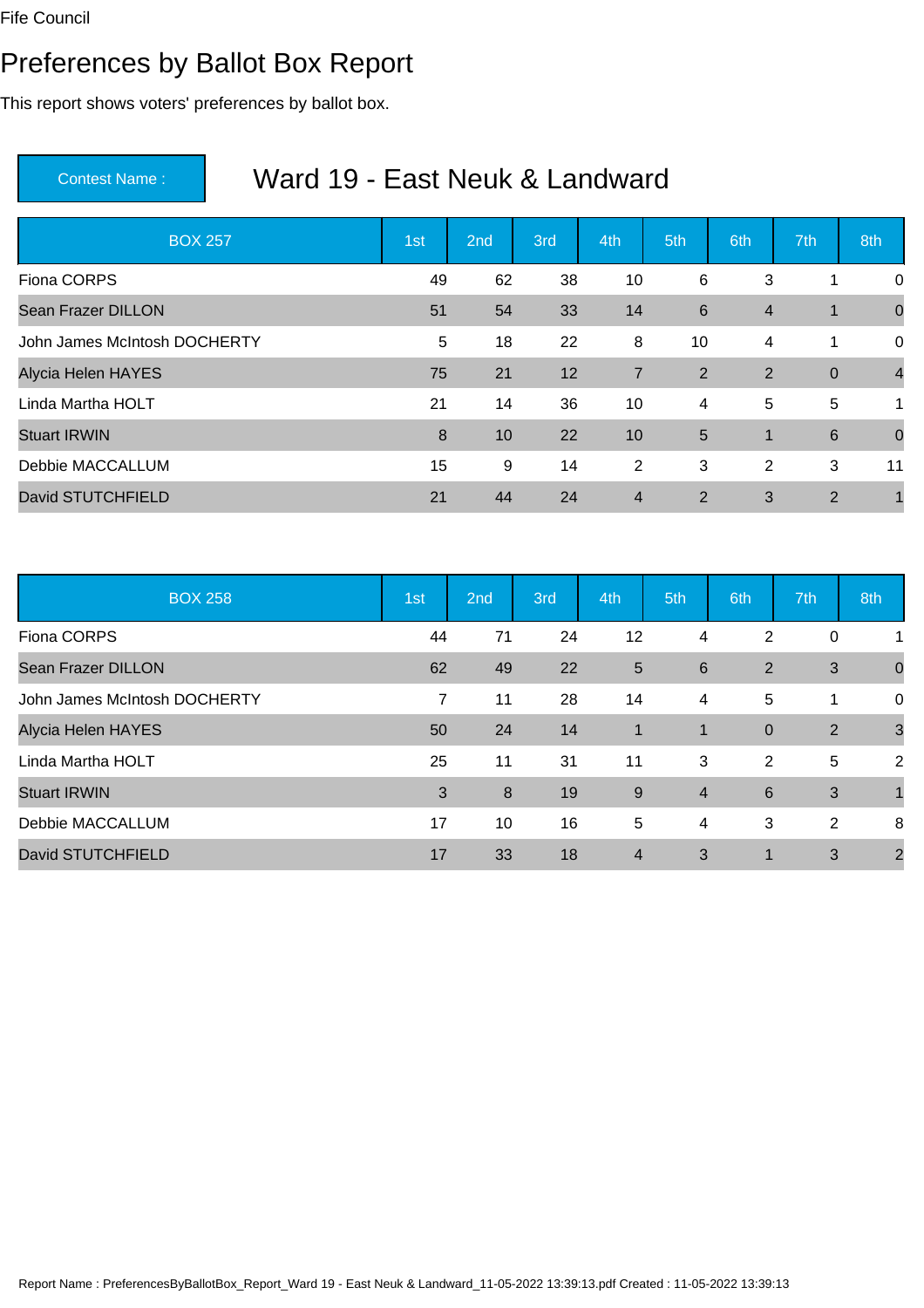### Preferences by Ballot Box Report

This report shows voters' preferences by ballot box.

| <b>BOX 259</b>               | 1st | 2nd | 3rd | 4th            | 5th            | 6th         | 7th             | 8th            |
|------------------------------|-----|-----|-----|----------------|----------------|-------------|-----------------|----------------|
| Fiona CORPS                  | 60  | 98  | 38  | 7              | 12             | 2           | 1               | $\mathbf 0$    |
| <b>Sean Frazer DILLON</b>    | 71  | 67  | 36  | 17             | 6              | 9           | $\overline{2}$  | $\overline{0}$ |
| John James McIntosh DOCHERTY | 5   | 14  | 29  | 23             | 6              | 6           | 6               | $\mathbf 1$    |
| Alycia Helen HAYES           | 83  | 14  | 17  | $\overline{2}$ | 3              | $\mathbf 0$ | $\overline{4}$  | 12             |
| Linda Martha HOLT            | 39  | 18  | 26  | 6              | 10             | 4           | 3               | 6              |
| <b>Stuart IRWIN</b>          | 5   | 15  | 28  | 18             | $\overline{4}$ | 11          | $6\phantom{1}6$ | $\overline{0}$ |
| Debbie MACCALLUM             | 21  | 10  | 14  | 9              | 10             | 3           | 5               | 14             |
| <b>David STUTCHFIELD</b>     | 16  | 42  | 26  | 13             | $\mathbf 1$    | 4           | 11              | $\overline{2}$ |

| BOX 260, 256                 | 1st             | 2nd            | 3rd | 4th          | 5th             | 6th            | 7th         | 8th            |
|------------------------------|-----------------|----------------|-----|--------------|-----------------|----------------|-------------|----------------|
| Fiona CORPS                  | 48              | 77             | 35  | 12           | 4               |                | 0           | 0              |
| Sean Frazer DILLON           | 51              | 52             | 32  | 13           | 6               | 3              | $\mathbf 1$ | $\mathbf 0$    |
| John James McIntosh DOCHERTY | 2               | 10             | 16  | 7            | 5               | 3              | 5           | 1              |
| Alycia Helen HAYES           | 59              | $\overline{7}$ | 10  | $\mathbf{1}$ | $\mathbf{1}$    | 1              | 1           | 8              |
| Linda Martha HOLT            | 21              | 22             | 18  | 16           | $6\phantom{.}6$ | 5              | 4           | $\mathbf 0$    |
| <b>Stuart IRWIN</b>          | $5\overline{)}$ | $\overline{2}$ | 15  | 10           | 8               | 5              | 5           | $\overline{0}$ |
| Debbie MACCALLUM             | 56              | 16             | 32  | $\,6$        | 2               | $\overline{2}$ | 3           | 9              |
| <b>David STUTCHFIELD</b>     | 6               | 35             | 10  | 3            | $\overline{4}$  | 4              | 3           | $\overline{2}$ |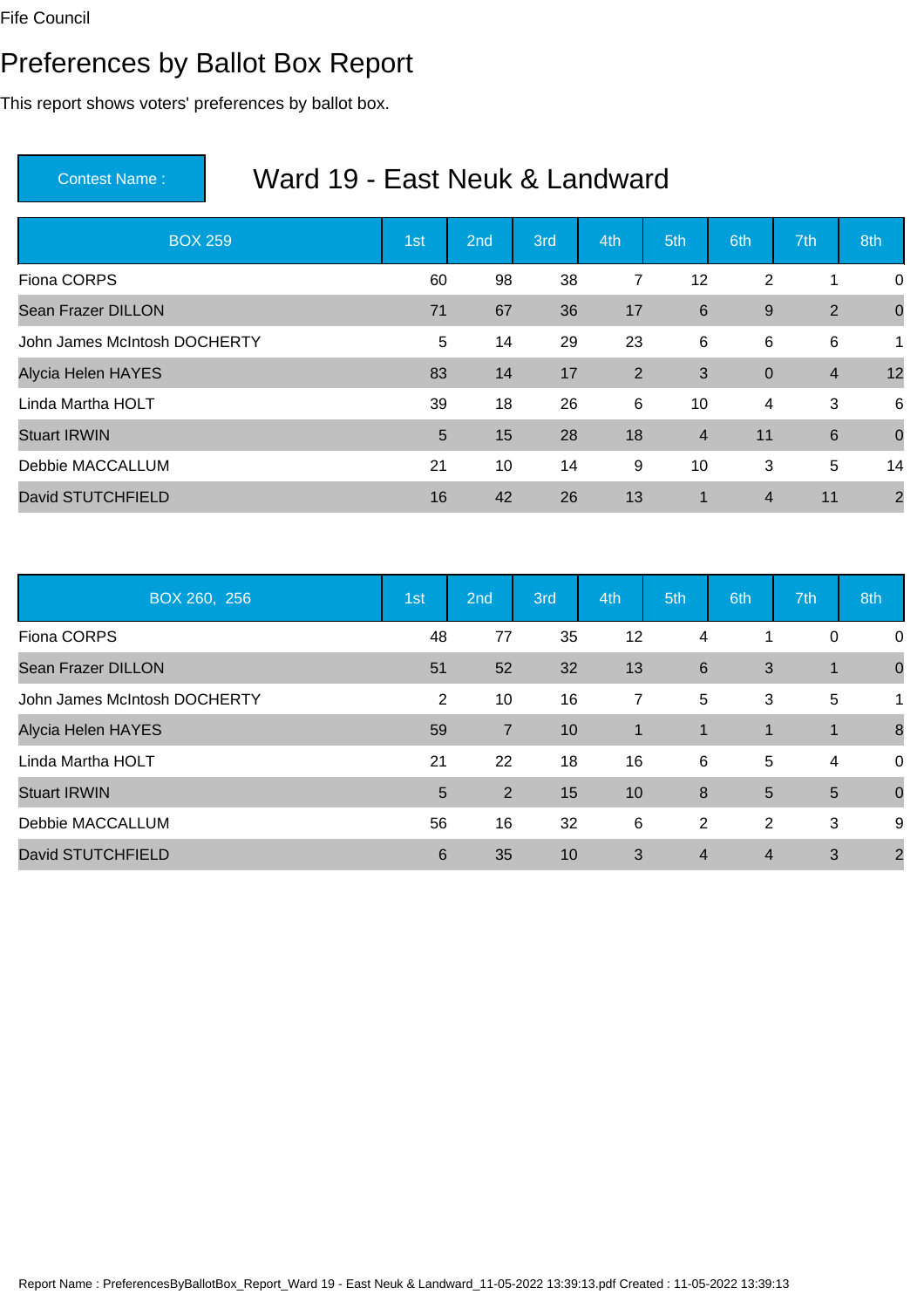### Preferences by Ballot Box Report

This report shows voters' preferences by ballot box.

| BOX 262, 261                 | 1st | 2 <sub>nd</sub> | 3rd | 4th | 5th             | 6th            | 7th            | 8th            |
|------------------------------|-----|-----------------|-----|-----|-----------------|----------------|----------------|----------------|
| Fiona CORPS                  | 78  | 102             | 30  | 7   | 2               | 4              | 2              | $\mathbf 0$    |
| Sean Frazer DILLON           | 72  | 76              | 43  | 12  | $5\overline{)}$ | 3              | $\overline{2}$ | $\overline{0}$ |
| John James McIntosh DOCHERTY | 3   | 13              | 20  | 11  | 11              | 5              | 1              | $\mathbf 0$    |
| Alycia Helen HAYES           | 102 | 25              | 8   | 2   | 3               | $\overline{0}$ | 2              | 6              |
| Linda Martha HOLT            | 14  | 20              | 21  | 18  | $\overline{7}$  | 2              | 2              | $\mathbf 0$    |
| <b>Stuart IRWIN</b>          | 13  | 16              | 24  | 19  | 10              | $\overline{4}$ | 3              | $\overline{0}$ |
| Debbie MACCALLUM             | 56  | 8               | 30  | 5   | 3               | 3              | 1              | 8              |
| <b>David STUTCHFIELD</b>     | 16  | 48              | 22  | 14  | $\overline{4}$  | 3              | 5              | 3              |

| PV019 121                    | 1st | 2nd | 3rd | 4th | 5th          | 6th          | 7th            | 8th            |
|------------------------------|-----|-----|-----|-----|--------------|--------------|----------------|----------------|
| Fiona CORPS                  | 189 | 92  | 29  | 10  | 3            | 3            |                | 0              |
| Sean Frazer DILLON           | 53  | 184 | 55  | 10  | 10           | 5            | 1              | $\overline{0}$ |
| John James McIntosh DOCHERTY | 3   | 18  | 46  | 14  | 21           | 11           | $\overline{2}$ | 0              |
| Alycia Helen HAYES           | 112 | 11  | 14  | 6   | $\mathbf{1}$ | $\mathbf{1}$ | $\overline{7}$ | 14             |
| Linda Martha HOLT            | 29  | 37  | 49  | 18  | 14           | 10           | 6              | 2              |
| <b>Stuart IRWIN</b>          | 16  | 16  | 41  | 25  | 6            | 11           | $\overline{4}$ | $\mathbf 1$    |
| Debbie MACCALLUM             | 74  | 13  | 61  | 13  | 4            | 3            | 4              | 10             |
| David STUTCHFIELD            | 14  | 61  | 21  | 9   | 3            | 3            | 11             | 6              |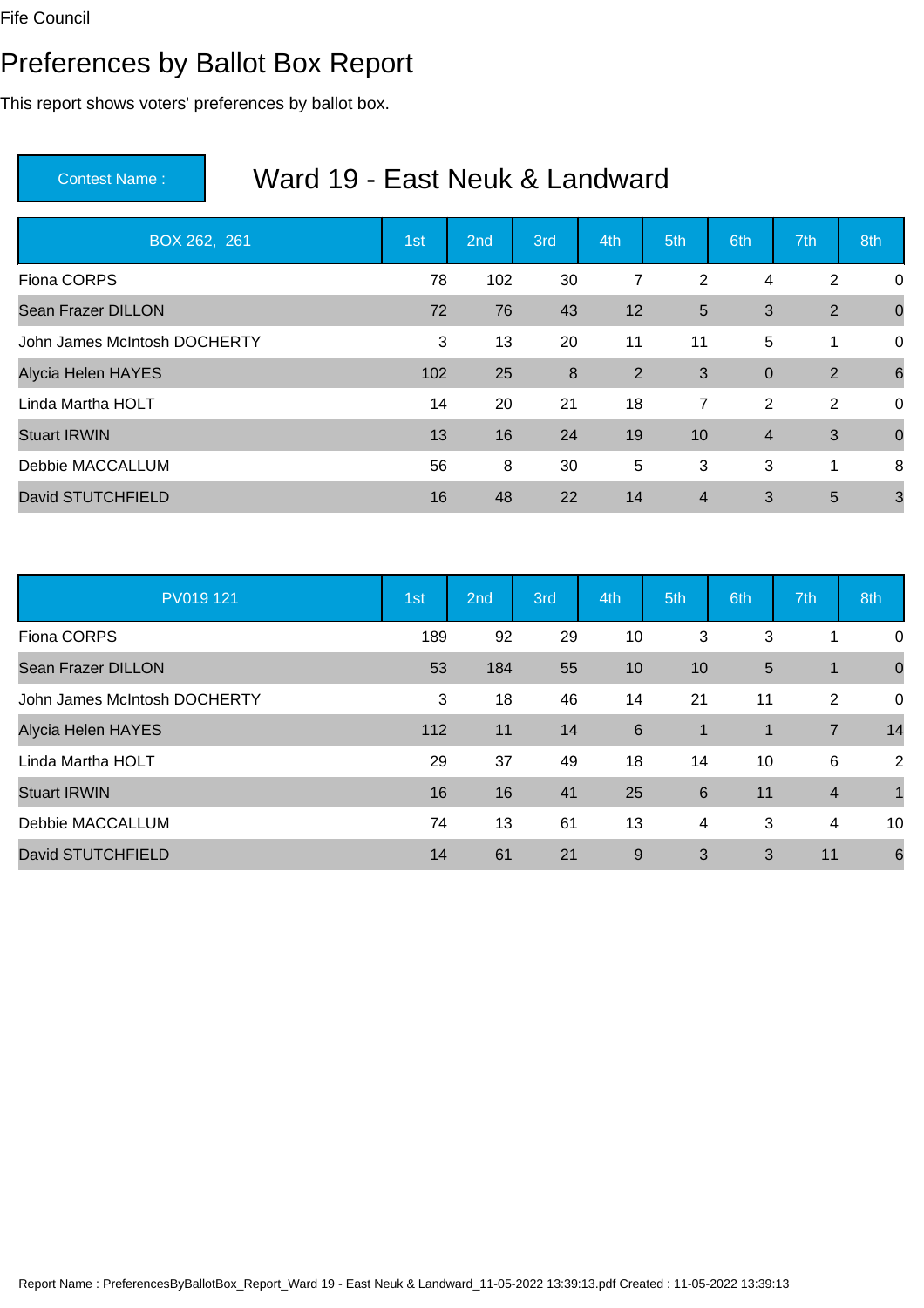### Preferences by Ballot Box Report

This report shows voters' preferences by ballot box.

| PV019 122                    | 1st | 2 <sub>nd</sub> | 3rd | 4th | 5th            | 6th | 7th            | 8th            |
|------------------------------|-----|-----------------|-----|-----|----------------|-----|----------------|----------------|
| Fiona CORPS                  | 182 | 113             | 45  | 13  | 3              | 3   | 3              | 0              |
| Sean Frazer DILLON           | 58  | 184             | 69  | 15  | 6              | 3   | 1              | $\overline{2}$ |
| John James McIntosh DOCHERTY | 7   | 26              | 43  | 15  | 14             | 9   | 4              | 4              |
| Alycia Helen HAYES           | 95  | 22              | 10  | 6   | $5\phantom{1}$ | 2   | 8              | 16             |
| Linda Martha HOLT            | 28  | 42              | 53  | 18  | 17             | 9   | 6              | 0              |
| <b>Stuart IRWIN</b>          | 13  | 13              | 27  | 16  | 11             | 17  | $\overline{4}$ | $\mathbf 1$    |
| Debbie MACCALLUM             | 119 | 21              | 61  | 10  | 3              | 6   | 5              | 14             |
| David STUTCHFIELD            | 17  | 48              | 30  | 13  | 9              | 5   | 16             | 8              |

| PV019 123                    | 1st | 2nd | 3rd | 4th   | 5th            | 6th | 7th | 8th         |
|------------------------------|-----|-----|-----|-------|----------------|-----|-----|-------------|
| Fiona CORPS                  | 148 | 104 | 61  | 11    | 7              | 3   | 3   | 0           |
| Sean Frazer DILLON           | 59  | 149 | 57  | 29    | 9              | 9   | 2   | $\mathbf 0$ |
| John James McIntosh DOCHERTY | 6   | 18  | 26  | 20    | 27             | 20  | 6   | 3           |
| Alycia Helen HAYES           | 118 | 16  | 23  | $\,6$ | $\overline{2}$ | 2   | 5   | 30          |
| Linda Martha HOLT            | 36  | 41  | 43  | 21    | 20             | 7   | 17  | 5           |
| <b>Stuart IRWIN</b>          | 15  | 14  | 36  | 19    | 14             | 20  | 13  | $\mathbf 1$ |
| Debbie MACCALLUM             | 74  | 22  | 46  | 12    | 9              | 5   | 6   | 24          |
| David STUTCHFIELD            | 20  | 68  | 28  | 17    | 8              | 13  | 19  | 4           |